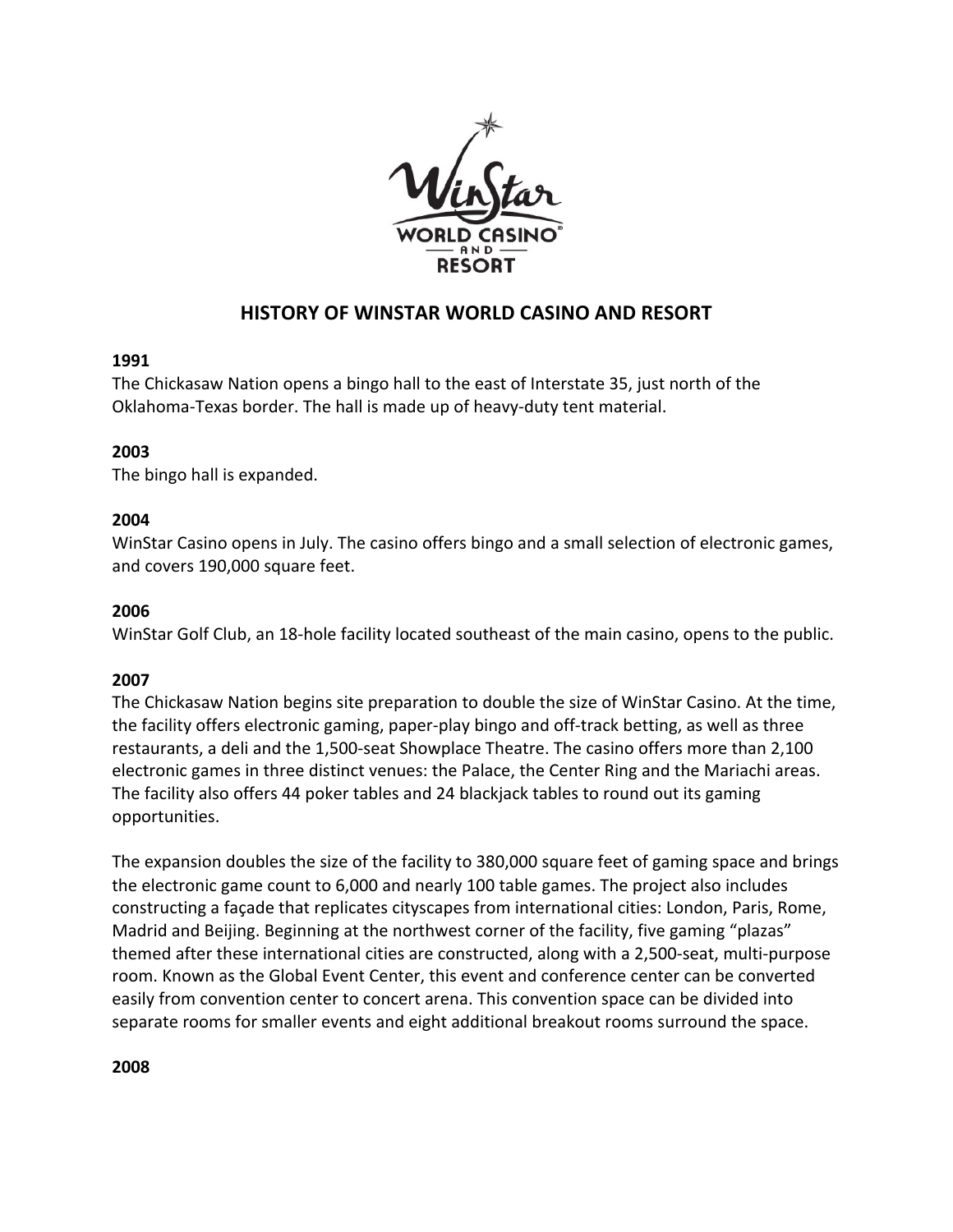In December, the expansion project is complete, and officials rebrand the venue as WinStar World Casino.

## **2009**

Two lodging options are announced in the summer: WinStar World Casino Hotel, a 12-story, 395-room facility, and WinStar RV Park.

WinStar RV Park opens in August, with nearly 200 RV sites located across 15 acres, a sand volleyball court, outdoor pavilion and clubhouse. The RV Park is located to the east of the casino and just north of the entrance to the WinStar World Golf Course.

Another expansion project takes place that includes the remodel of the original casino area. Three new gaming plazas are renovated to reflect the international theme and façade, featuring the cities of Vienna, New York and Cairo.

## **2010**

In March, Oklahoma native and country music artist Toby Keith joins Chickasaw Nation Gov. Bill Anoatubby and other dignitaries at WinStar to open Keith's famed restaurant and entertainment venue, Toby Keith's I Love This Bar & Grill.

Crews began working on an additional nine holes for the WinStar Golf Course. Upon completion of this project, WinStar Golf Course will feature 27 holes.

#### **2011**

WinStar Golf Academy opens in the spring. The facility offers a fitness room, two indoor hitting bays with cutting-edge cameras for swing analysis, golf simulators in each hitting bay and an advanced putting studio.

In the fall, a new parking garage connecting to the northwest corner of the casino opens for use. The garage holds nearly 1,400 cars and increases the net parking capacity for the gaming facility by 900 spaces. Featured on the exterior of the parking garage are two gigantic video mesh boards. In addition, notable landmarks like the Guggenheim, Chrysler Building and Parthenon are added to the façade.

The new nine-hole course is completed and opens in May. Built to complement the existing topography, all courses feature sandy natural areas, native prairie grasses, tree groupings, lakes and native wildlife over 225 acres.

#### **2012**

The Rome Gaming Plaza is expanded with an additional 62,000 square feet on the casino's interior and a grand entrance to the north side of the building. The project adds 400 electronic games, three new restaurants and MIST – a nightclub which features music and dancing. The expansion also provides easy access to the casino's concert venue, the Global Event Center. The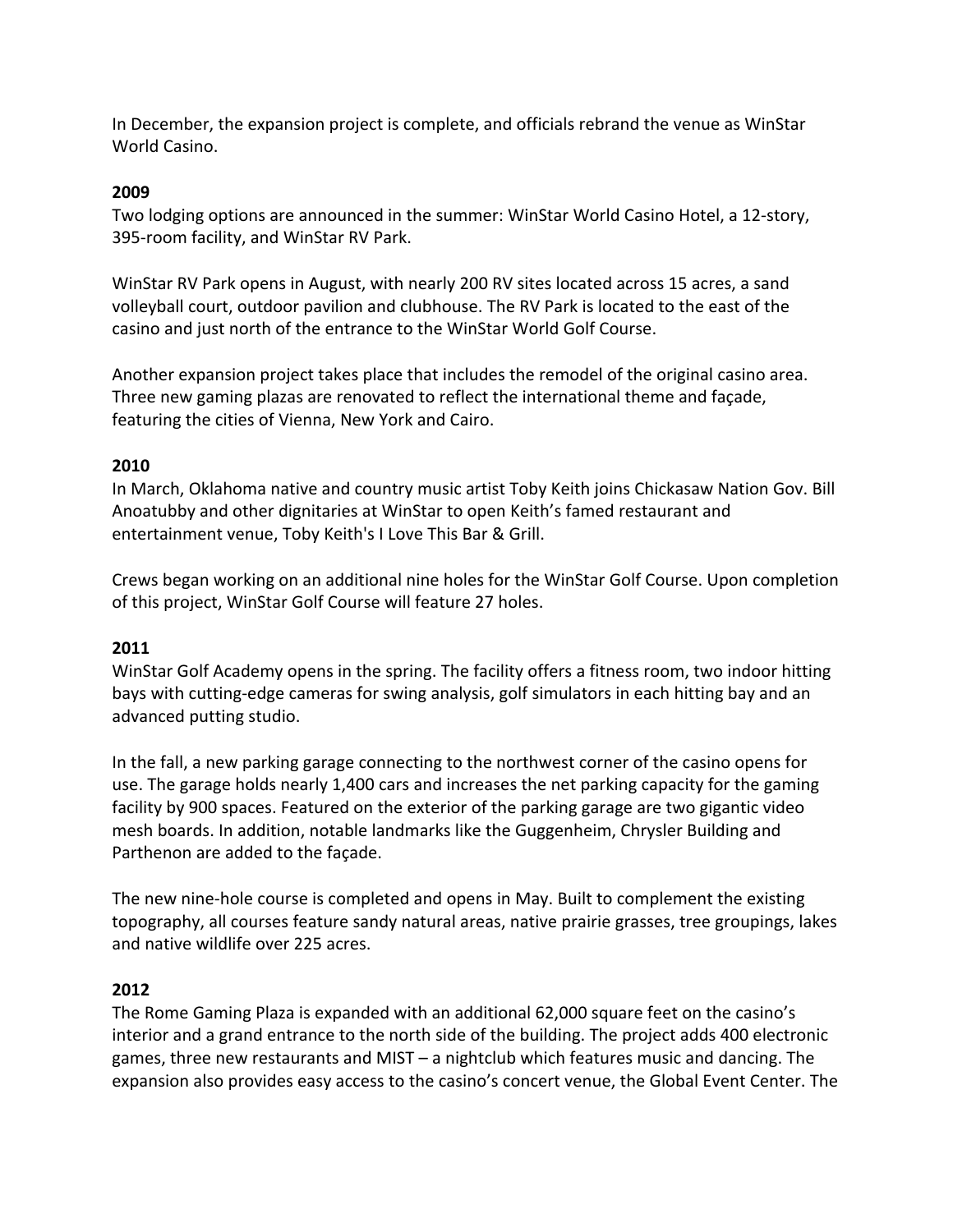3,500-seat concert venue helps WinStar earn a nomination for the Academy of Country Music Casino of the Year award in 2011, 2012 and 2013.

In the summer, the amenities at WinStar's RV Park expand with the addition of a swimming pool dedicated solely to guests of the RV Park.

# **2013**

In November, WinStar World Casino and Resort opens a new hotel tower. Joining the existing 12-story WinStar World Casino Hotel, the new tower stands 18 stories and boasts 500 upscale guest rooms.

Hotel amenities include the trendy Terrace View Café, with casual American dining and Rotunda Bar, a large luxurious pool with two hot tubs and a fire pit.

In conjunction with the opening of the new hotel tower, the London Gaming Plaza is expanded with new gaming features and dining options, adding more than 56,000 square feet. The expansion project includes Casino 360 $^{\circ}$ , Regal High Stakes and Gran Via Buffet.

Casino 360 $^{\circ}$ , a casino within WinStar World Casino and Resort, offers a dynamic and interactive community gaming experience. The gaming room greets visitors with lights, social media interaction, games-within-games, and elaborate jackpot celebrations. The grand opening of Casino 360 $^{\circ}$  was held in November. Regal High Stakes offers 62 electronic gaming machines and 10 table games. Gran Via Buffet, located between the Madrid and London Gaming Plazas, is a 500-seat buffet that boasts seven cooking stations. It features more than 200 food selections from around the world.

# **2014**

The Inn at WinStar is closed to the public in September for a complete interior renovation. Updates include new paint, carpet, furniture, bedding, in-room safes and 47-inch televisions. In addition, the lobby is redesigned to include new furniture. Two conference rooms and a business center are added. The project lasts approximately seven months.

In May, WinStar World Casino and Resort expands once again. An additional 500-room hotel tower opens, bringing the property's total room capacity to nearly 1,400. Pool Tower South is 15 stories and 297,000 square feet. The resort-style hotel pool also receives upgrades, including six private cabanas, two whirlpools and a pool bar.

The casino expands with a Keno Lounge. Players can sit in 17 "club-style" Keno chairs while they watch the game transpire on four monitors. The lounge includes two writer stations with dedicated staff to assist patrons.

Dairy Queen and Orange Julius open a Sweets and Treats restaurant in May in the New York Gaming Plaza.

In October, Chips 'N Ales restaurant is expanded to accompany more guests.